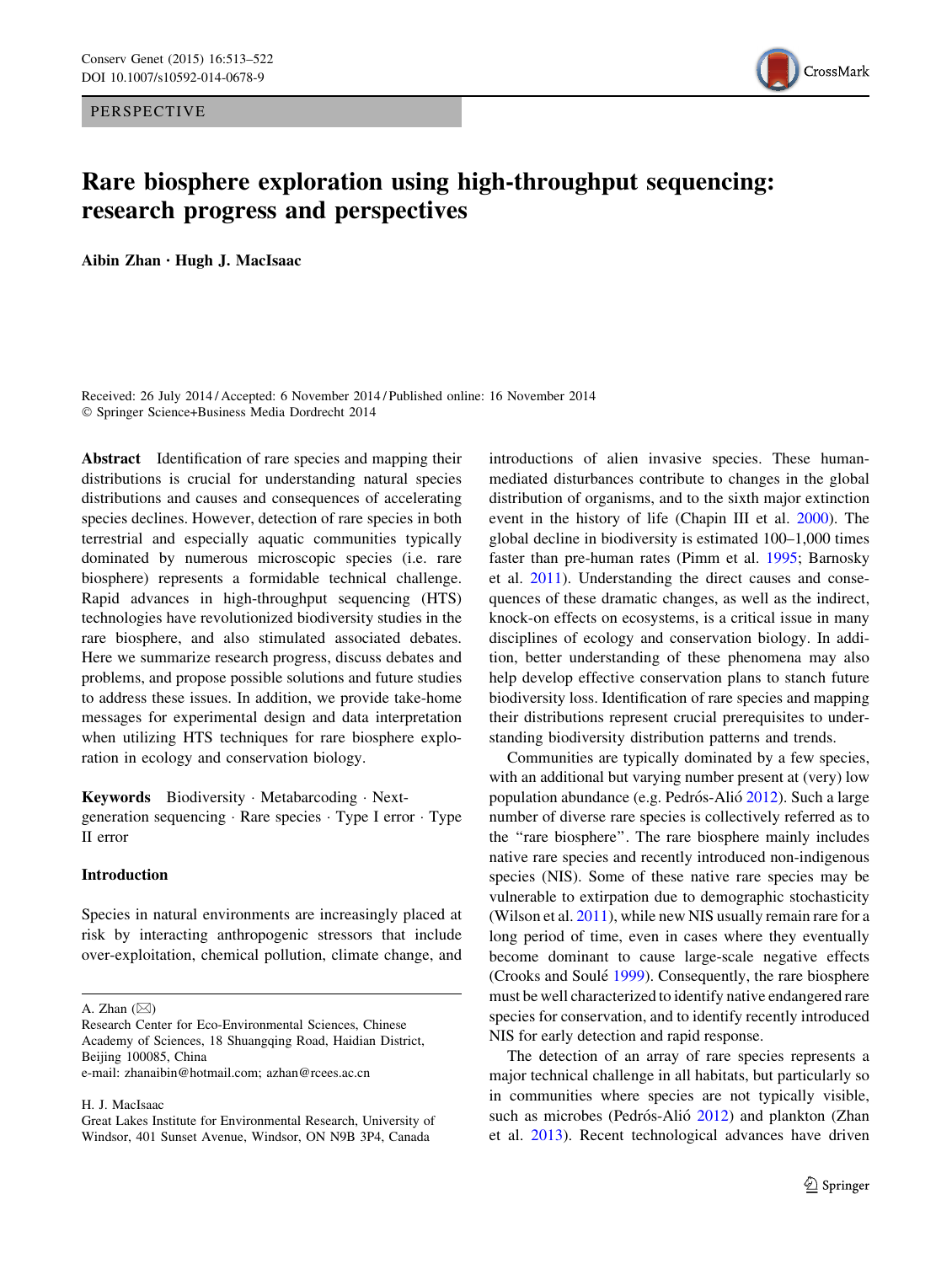Fig. 1 Flowchart for rare biosphere exploration using high-throughput sequencing, and a summary of research progress, observed problems and/or debates raised, as well as possible solutions for future studies



random sampling process

rapid development of many DNA-based methods designed to facilitate biodiversity assessment in complex communities (see reviews by Darling and Mahon [2011](#page-8-0); Zimmerman et al. [2014](#page-9-0)). In particular, the advent of highthroughput sequencing (HTS) technologies is revolutionizing biodiversity studies, especially for the rare biosphere in complex communities (e.g. Creer [2010;](#page-8-0) Hajibabaei [2012;](#page-8-0) Zhan et al. [2013;](#page-9-0) Bohmann et al. [2014\)](#page-8-0).

Even though HTS technologies provide powerful tools to access otherwise difficult to detect communities, the use of these technologies is clouded by a number of issues including data interpretation, availability of reference collections, and a variety of technical issues. Here we summarize research progress, discuss debates and problems, and propose future studies to address these issues (Fig. 1). In addition, we provide take-home messages for experimental design and data interpretation when utilizing HTS techniques for rare species detection in conservation biology and ecology (Fig. 1).

### Selection of versatile primers based on high resolution markers

The commonly used protocol for detection of rare species using HTS-based tools relies on PCR amplification (Fig. 1), which uses versatile (or ''universal'') primers to amplify DNA extracted from bulk samples and then PCR amplicons are subjected to sequencing for species identification (i.e. DNA metabarcoding). Selection of candidate gene regions, as well as associated versatile primers, represents the first most crucial step (e.g. Blaalid et al. [2013](#page-8-0); Zhan et al. [2014a\)](#page-9-0). Versatile primers in the paper refer to PCR primers that can be used to successfully amplify all species members in communities of interest.

11. Design technical replicates

In order to overcome the limitation of PCR-based methods caused by lack of versatile primers for high resolution markers (see next section below), PCR-free methods such as DNA capture and direct shotgun sequencing (i.e. metagenomics) have been proposed as alternatives (Taberlet et al. [2012](#page-9-0)). However, these methods remain largely untested on environmental samples and/or low input–output efficiency (i.e. available data versus sequencing cost/depth, e.g. Zhou et al. [2013a](#page-9-0)). Further, in a recent study on diet analysis the authors were unable to recover rare species using metagenomic methods (Srivathsan et al. [2014](#page-9-0)). Consequently, we focus on only commonly used PCR-based methods here.

Lack of versatile primers for high resolution markers: more efforts needed

An ideal gene region for PCR primer design is expected to have conserved regions among diverse taxonomic groups and hypervariable regions between primer annealing sites for species delimitation, while ideal primers are expected to be highly versatile in that they effectively amplify across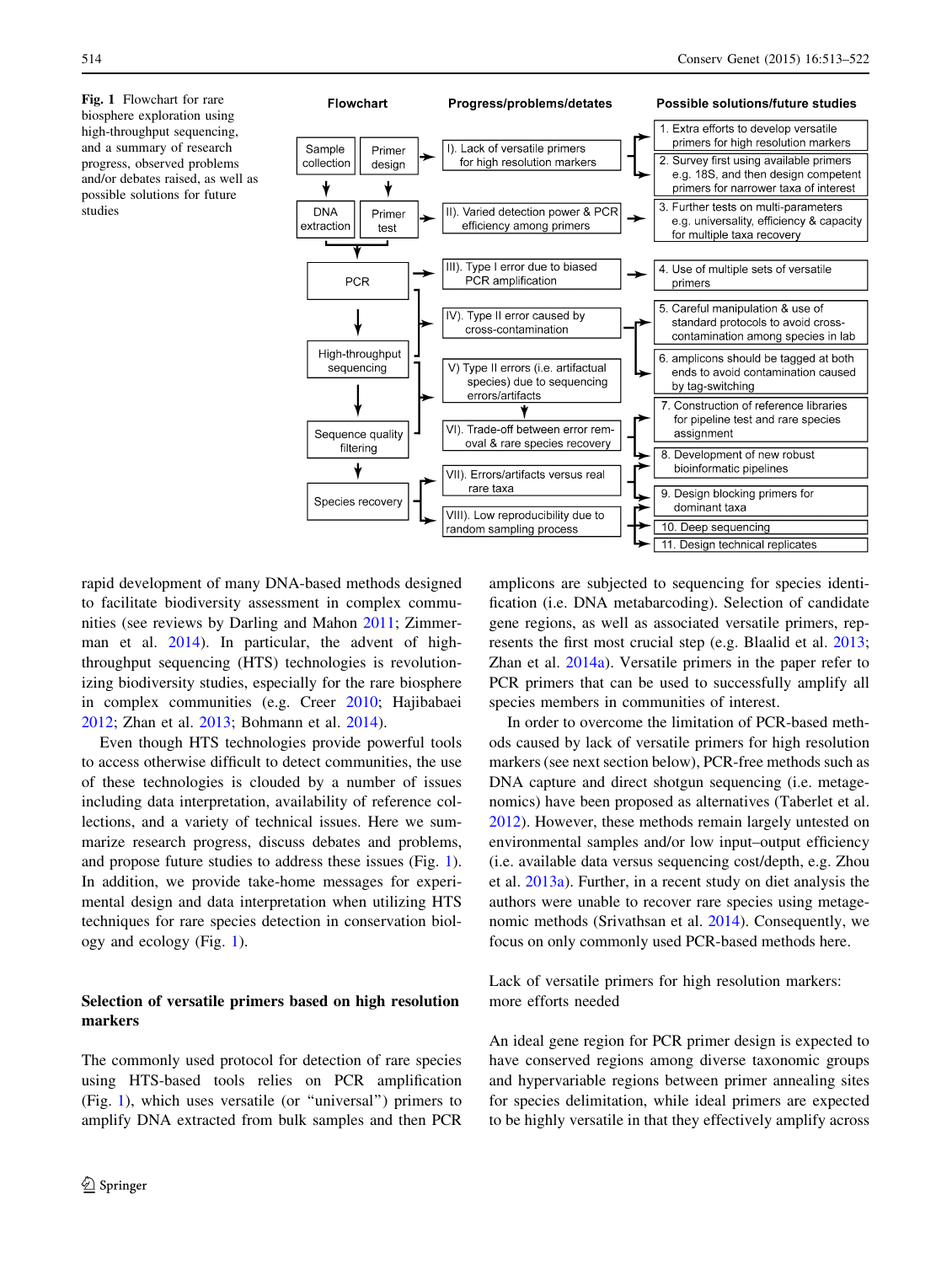a wide range of taxa. Closely related taxa can be reliably differentiated using gene regions with fast evolutionary rates (i.e. hyperpolymorphism in DNA sequences among related taxa), however, ease of designing versatile primers is inversely related to evolutionary rate (Machida and Knowlton [2012](#page-9-0)). Despite inherent technical difficulties and the fact that primers often display specificity for a certain group of species, development and detailed testing of versatile primers represents the first priority for metabarcoding surveys (Machida and Knowlton [2012;](#page-9-0) Leray et al. [2013;](#page-9-0) Zhan et al. [2014a](#page-9-0)).

Available evidence clearly demonstrates that performance—including biodiversity detection power, PCR efficiency, and degree of universality—varies widely among primer pairs that were designed based on different gene regions (Machida and Knowlton [2012;](#page-9-0) Zhan et al. [2014a](#page-9-0)). For example, taxa recovery for a complex plankton community varied widely: 38 orders based on primers for nuclear small subunit ribosomal DNA (SSU rDNA) versus only 10 orders for mitochondrial 16S (mt16S), and many of the unrecovered taxa using mt16S were probably rare taxa (Zhan et al. [2014a](#page-9-0)). Owing to relatively high taxonomic resolution capability and a large public reference database for species annotation, mitochondrial cytochrome c oxidase subunit I (COI) is expected as a competent candidate gene for metabarcoding surveys for animals. However, owing to high polymorphism of COI sequences among taxa, only a few studies have successfully developed competent primers for COI (e.g. Leray et al. [2013](#page-9-0); Gibson et al. [2014\)](#page-8-0). More successful examples have been reported for the rDNA region, including the internal transcribed spacer (ITS), SSU rDNA, and large subunit ribosomal DNA (LSU rDNA), for diverse communities such as microbes (Nossa et al. [2010](#page-9-0)), fungi (Ihrmark et al. [2012](#page-8-0); Blaalid et al. [2013\)](#page-8-0) and plankton (Zhan et al. [2014a\)](#page-9-0).

For eukaryotes, currently metabarcoding surveys for environmental samples rely mainly on rDNA regions, however there are technical problems (e.g. Tang et al. [2012;](#page-9-0) Lindahl et al. [2013\)](#page-9-0). Despite the fact that ITS provides high taxonomic resolution power (e.g. Schoch et al. [2012\)](#page-9-0), the frequent occurrence of insertions/deletions may render it difficult to assign sequences to taxa by sequence similarity, especially to higher taxonomic ranks (Machida and Knowlton [2012](#page-9-0)). Owing to a relatively slow evolutionary rate, SSU rDNA likely underestimates true species richness. Consequently, metabarcoding data based on SSU rDNA should be interpreted with caution for species-level patterns (Tang et al. [2012\)](#page-9-0), even though this marker can recover a wide range of taxa in complex communities (e.g. Zhan et al. [2014a](#page-9-0)).

It is obvious that versatile primers for high resolution markers are required for metabarcoding surveys, especially those targeting the rare biosphere. However, given the inherent technical difficulties involved in designing highly versatile primers for fast-evolving genes, the rare biosphere can still be explored using available primers such as SSU rDNA at higher taxonomic ranks (e.g. family or higher); competent primers can then be more easily designed for specific narrower taxa based on fast-evolving genes such as COI, allowing for species delimitation. This two-step process may thus accommodate species exploration in the largely unexplored rare biosphere.

Varied detection sensitivity: another consideration for primer selection

HTS-based methods have been identified as sensitive tools for biodiversity assessment of the rare biosphere, allowing for simultaneous detection of an array of rare species using a single effort (Hajibabaei et al. [2011;](#page-8-0) Pochon et al. [2013](#page-9-0); Zhan et al. [2013](#page-9-0)). Hajibabaei et al. ([2011\)](#page-8-0) determined that 454 pyrosequencing could accurately identify macro-invertebrate species present at more than 1 % abundance in a pooled mixture. A slightly higher level of sensitivity, 0.64 % abundance, was detected when using pooled DNA/PCR samples of marine species (Pochon et al. [2013](#page-9-0)). The survey used newly developed versatile primers to demonstrate that indicator species spiked into complex plankton communities could be recovered at much lower levels, as low as  $2.3 \times 10^{-5}$  % biomass (Zhan et al. [2013\)](#page-9-0). It should be noted that there are difficulties in directly comparing these sensitivity levels, mainly because these studies effectively measured different organisms of interest. Available evidence suggested that differences in detection sensitivity across studies were not likely due to differing community complexity, since the plankton communities used in Zhan et al. [\(2013](#page-9-0)) are more complex than artificially assembled ones that used  $\langle 30$  species in the former two studies. In addition, sequencing depth cannot explain the sensitivity difference, as we had higher detection capability at 1/24 PicoTiter plate (detection limit:  $< 0.021$  % biomass across all tested species; Zhan et al. [2013](#page-9-0)) than Hajibabaei et al. ([2011\)](#page-8-0) had at 1/4 PicoTiter plate (detection limit: 1 % abundance). Collectively, the observed difference may be determined by selected primers for different taxa/communities analyzed. Such primer-associated efficiency differences were detected in other communities such as fungi (e.g. Ihrmark et al. [2012](#page-8-0)).

The consequences of primer-associated PCR efficiency among taxa remain unevaluated for metabarcoding surveys at a community level. A logical expectation in the rare biosphere is that the efficiency should be positively correlated with the number of species recovered. However, primer-associated PCR efficiency can be taxa-specific, leading to both biased detection of certain taxa (see next section for more detail) and highly varied detection thresholds among taxa in communities ([Panel I](#page-6-0)). Indeed,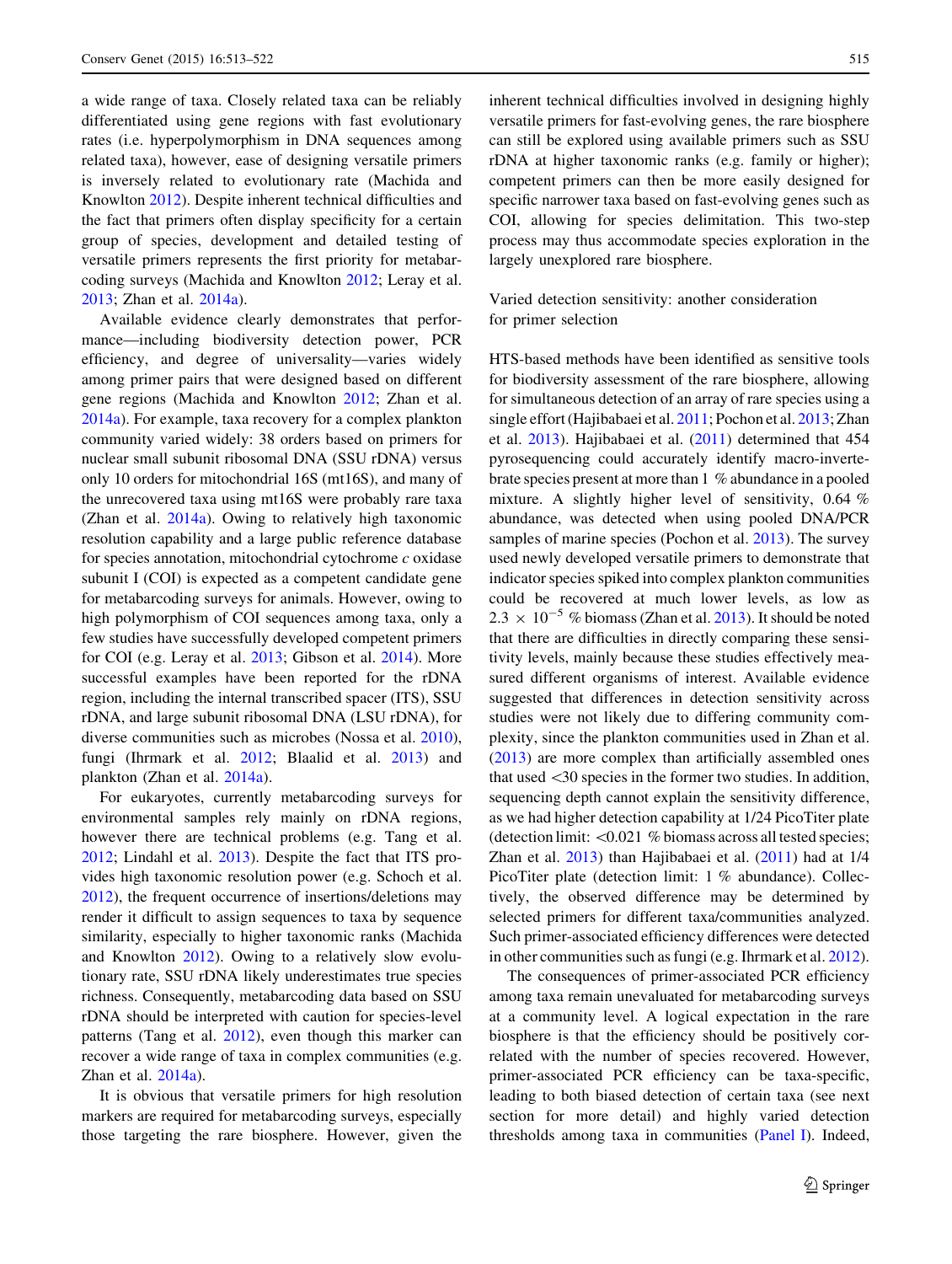different detection sensitivity was observed across species tested, even though the versatile primer pair used exhibited high detection sensitivity across a wide range of taxa ranging from Mollusca, Echinodermata to Crustacea (see Table 1 in Zhan et al. [2013](#page-9-0)).

Ideal versatile primers are characterized by high PCR efficiency across an entire community. However, technical challenges exist for designing/choosing such versatile primers. Consequently, a test for PCR efficiency and detection sensitivity of primers in taxa of interest is expected. A practical way of testing efficiency is the use of representative indicator species to cover as wide a taxonomic range as possible. Technically, the carefully selected indicator species can be added into analyzed communities using a gradient of biomass proportions before DNA extraction, and then are identified during data analysis by bioinformatic tools (e.g. Ihrmark et al. [2012](#page-8-0); Zhan et al. [2013\)](#page-9-0). Although a test on a limited number of taxa cannot reflect the performance of primers across an entire community, it can provide both a preliminary evaluation of the utility of available primers, and possible suggestions for extra effort for modifying primers for biased amplified taxa.

## Type I and Type II errors

Two critical issues of concern in data analysis and interpretation are Type I (failure to detect a species when it is present, i.e. incorrectly reject null hypothesis that a rare species is present in communities) and Type II errors (identification of a species not present in a community, i.e. presence of artifactual species). We address these issues in turn below.

#### Type I error caused by biased PCR amplification

A common and severe problem affecting metabarcoding studies is biased PCR amplification of different taxa in complex communities, leading to biased identification of certain taxa, i.e. type I error [\(Panel I](#page-6-0)). Type I error has been widely reported from both laboratory-based and silicobased surveys for biodiversity assessment using HTS (e.g. Clarke et al. [2014](#page-8-0); Liu et al. [2013](#page-9-0); Ovaskainen et al. [2013](#page-9-0); van Velzen et al. [2012](#page-9-0); Toju et al. [2012](#page-9-0)). This type of error is especially acute for those studies focusing on rare taxa (Bellemain et al. [2010](#page-8-0); Engelbrektson et al. [2010\)](#page-8-0). For example, estimates of species richness were highly influenced by primers used: short PCR amplicons  $( $400$  bp)$ produce higher number of operational taxonomic units (OTUs) than do long ones (Huber et al. [2009;](#page-8-0) Engelbrektson et al. [2010\)](#page-8-0). Biased PCR amplification can be caused by many factors, including universality of the

primers, length of amplified noncoding regions (i.e. insertions/deletions) among taxa, and taxonomic composition of communities of interest (Bellemain et al. [2010;](#page-8-0) Engelbrektson et al. [2010](#page-8-0)).

The use of multiple sets of versatile primers can minimize biased detection of taxa in the rare biosphere. The use of multiple sets of primers based on different conserved regions can decrease the probability of biased PCR amplifications towards the same taxa. Results from multiple sets of primers can be cross-referred to obtain missed taxa caused by biased amplifications. However, it should be noted that cross-referencing based on multiple genes can be complicated, mainly owing to incomplete reference databases and poor taxonomic assignments among different genes used. The development of novel pipelines and reference databases are highly desired to integrate results based on multiple genes for a comprehensive survey on biodiversity.

Random sampling of rare taxa: a major cause for low reproducibility (Type I error)

Recent tests showed that the reproducibility of metabarcoding data was low among parallel replicates, for example,  $\langle 30 \, \% \rangle$  of OTUs for soil microbes when using two or three tagged replicates (Zhou et al. [2013b](#page-9-0)). When reproducibility was examined based on the abundance of OTUs, the reproducibility of low-abundance OTUs was much lower than high-abundance ones [\(Panel II](#page-7-0)), for example, as low as  $\langle 25 \%$  for singletons (OTUs represented by one sequence) versus 100 % for OTUs with the number of sequences  $>100$  (Zhan et al.  $2014c$ ). Both laboratory work and a newly developed mathematical framework support the view that low reproducibility was a result of random sampling process during both biological sample preparation and data generation (Zhou et al. [2011;](#page-9-0) Ihrmark et al. [2012](#page-8-0); Zhou et al. [2013b](#page-9-0); Zhan et al. [2014c\)](#page-9-0). For biological sample collection and preparation, low population density may lead to inconsistent presence of rare species in subsamples. For data generation, many steps involve random sampling processes, including DNA extraction, PCR, and random selection of amplicons during sequencing procedures (Zhan et al. [2014c](#page-9-0)).

Low reproducibility has profound influences on HTSbased studies. For example, biodiversity differences among communities (i.e.  $\beta$ -diversity) can be highly over-estimated due to a random sampling process. Even worse, wrong conclusions may be made if variation of intra-samples (i.e. replicates within a sample) was higher than that of intersamples. It may be necessary to revisit some of these studies to re-assess  $\beta$ -diversity among communities. The use of deeper sequencing, blocking primers against dominant taxa (i.e. specific primers annealed to dominant taxa to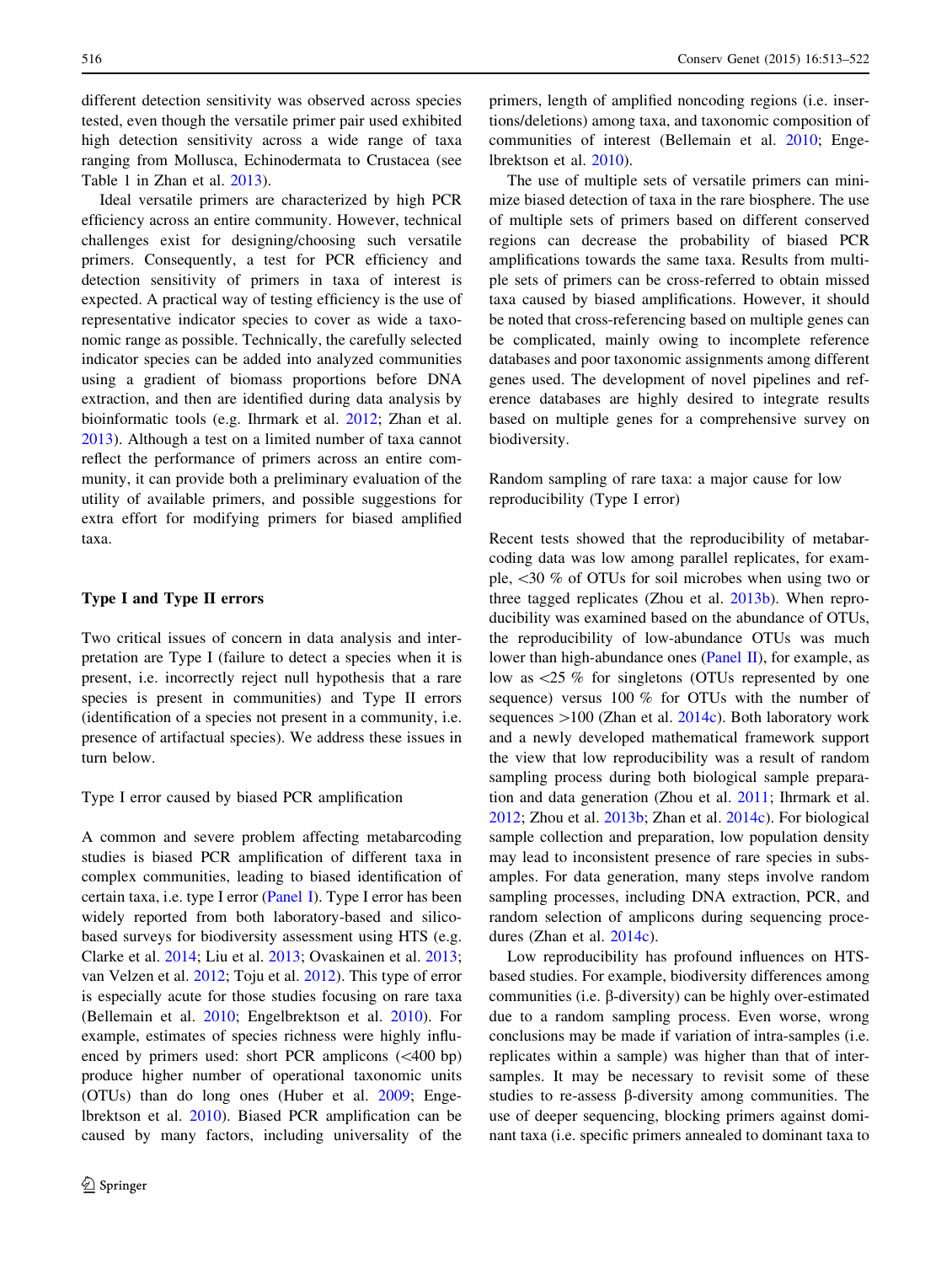block PCR amplification), and pooling of repeated PCRs may help resolve this problem. In addition, for future experimental design, technical replicates (i.e. preparation of multiple DNA extractions from the same bulk sample) are needed to statistically correct intra-sample variation, while field-based replicate samples are desirable to substantiate results.

Real rare species versus artifacts: more efforts needed to reduce Type II error

Available evidence strongly supports the conclusion that errors/artifacts are a major cause of inflated biodiversity estimates (i.e. Type II error, presence of artifactual species), with error estimates as high as an order of magnitude (e.g. Quince et al. [2009](#page-9-0); Kunin et al. [2010\)](#page-9-0). The most problematic issue is the presence of OTUs represented by low-abundance reads such as singletons, doubletons and tripletons (i.e. OTUs represented by one, two and three sequences, respectively). Even after noises and error-prone sequences are removed during data processing, low-abundance OTUs may still account for a very large fraction of all detected OTUs. For example, 66.3 % of all recovered OTUs were singletons, doubletons and tripletons in a zooplankton community (Zhan et al. [2014a\)](#page-9-0). Studies suggest that a majority of these reads may be errors/artifacts (e.g. Reeder and Knight [2009](#page-9-0)), although real rare species may exist among these low-abundance OTUs (Zhan et al. [2013;](#page-9-0) Brown et al. [2014](#page-8-0); Zhan et al. [2014a](#page-9-0)).

One important point to keep in mind is that rare taxa may be represented by low frequency reads (e.g. Zhan et al. [2013;](#page-9-0) Brown et al. [2014\)](#page-8-0). A central problem, however, is that the data filtering process will remove not only errors/ artifacts, but also real rare species recovered as lowabundance OTUs (see the sequence quality filtering section for more detail). Rare sequences can be valuable and informative in reflecting unique lineages in communities. These issues highlight the urgent need to develop more robust bioinformatic algorithms to allow accurate sorting of informative reads from errors/artifacts. In addition, construction of more expansive reference libraries will allow better testing of bioinformatic algorithms, permit better filtering of errors/artifacts, and assure accurate rare species assignment.

#### Type II error caused by cross-contamination

Many HTS-based studies use environmental and/or impure samples. Nucleic acid isolated from such types of samples may contain contaminants. In addition, since sequencing capacity has been highly improved in the past several years, many samples (e.g. several hundred) can be pooled and sequenced in parallel. Cross-contamination can occur

when preparing such a large number of samples in a short period of time in a laboratory. Cross-contamination represents a serious concern on downstream data analysis and interpretation, and even leading to erroneous conclusions (Schmieder and Edwards [2011\)](#page-9-0). A survey showed that possible contamination occurred in 145 out of 202 metagenomes, with as high as 64 % contaminating sequences (Schmieder and Edwards [2011](#page-9-0)). Cross-contamination can definitely lead to the presence of artifactual species in HTS-based studies (i.e. Type II error). To reduce crosscontamination, careful manipulation, good organization, and the use of strictly standard experimental protocols are required when preparing a large number of samples. Moreover, the use of contamination removal pipelines, such as DeconSeq (Schmieder and Edwards [2011](#page-9-0)), can facilitate the detection and elimination of possible contaminant sequences. However, it should be noted that there are challenges to control, detect and then eliminate crosscontamination when dealing with various types of samples such as those from environments.

In addition to cross-contamination during laboratory work, there is an highly overlooked technical source of errors. In HTS-based studies, numerous samples are usually tagged, pooled and sequenced in parallel. Tags, also known as molecular identifiers (MIDs) which usually consist of 6–10 bp, are uniquely assigned to each sample either by linking to the amplified fragments directly during PCR (i.e. using fusion primers) or by ligation after PCR. The former method is widely used; however, recent studies clearly showed that such a time- and cost-saving strategy is a source of errors, such as Type II error caused by tag switching (i.e. contamination from pooled samples; see Carlsen et al. [2012](#page-8-0) and references therein) and amplification bias (Berry et al. [2011](#page-8-0)). After pooling samples together, low concentrations of unused tagged primers may interfere with the amplicons during sequencing procedures to complete tag switching (Carlsen et al. [2012\)](#page-8-0). Tag switching can result in erroneous assignment of sequence reads to wrong samples, causing cross contamination among pooled samples (i.e. Type II error). Type II error caused by tag switching may be a common but largely overlooked phenomenon in HTS-based studies (Westra et al. [2011](#page-9-0); Carlsen et al. [2012](#page-8-0)). For example, 0.1–16 % sequence reads had non-compatible tag combinations in a 454 sequencing setup with mixed samples (van Orsouw et al. [2007](#page-9-0)). In many HTS-based studies, amplicons are usually tagged at one end only, leading to no power to detect and control for the presence of non-compatible tag combinations after sequencing. To correct Type II error caused by tag switching, amplicons should be tagged at both ends (Carlsen et al. [2012\)](#page-8-0). In addition, thorough rinsing of PCR products, cold storage of pooled amplicon libraries immediately after mixing, and reduced sample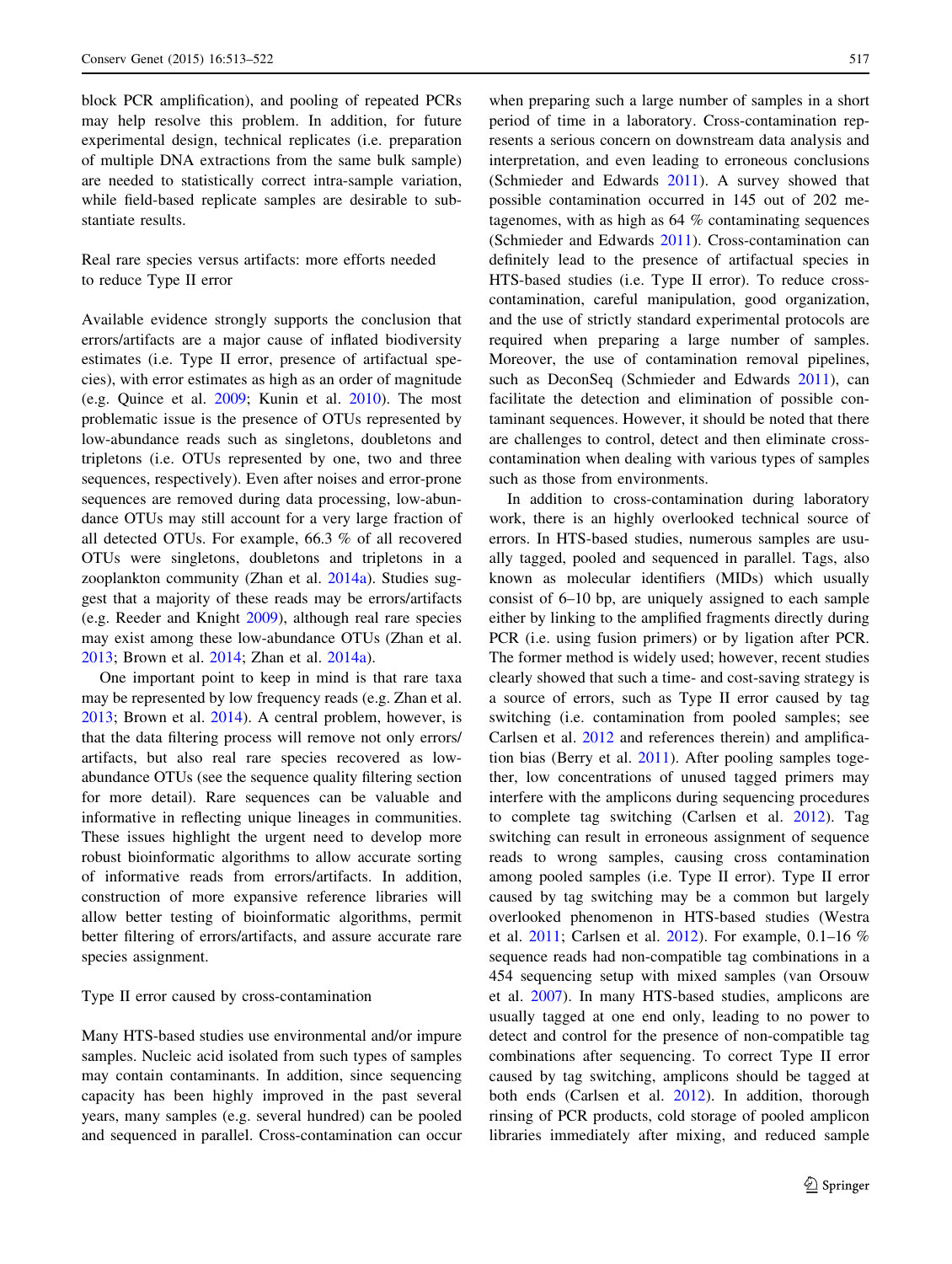storage time between the final steps in the laboratory preparations may be used to avoid tag switching (Carlsen et al. [2012](#page-8-0)). Some pipelines such as CLOTU have implemented options for filtering out sequences with non-compatible tag combinations (Kumar et al. [2011\)](#page-9-0). The application of such filtering options may highly decrease Type II error caused by tag switching. In addition to tag switching, empirical studies clearly demonstrated that tagged primers introduced amplification biases during PCR, leading to less reproducible data sets (Berry et al. [2011\)](#page-8-0). Several strategies are suggested to avoid this problem, such as a nested PCR approach (Davey et al. [2014\)](#page-8-0) and a 2-step PCR procedure, i.e. use conventional PCR primers to amplify the template during the first step of PCR amplification, and a dilution of yielded amplicons from the first step to serve as a template in a successive low-cyclenumber PCR amplification using tagged primers (Berry et al. [2011\)](#page-8-0).

Sequence quality filtering: a trade-off between Type I and Type II errors

In order to eliminate errors/artifacts, sequence data should be subjected to stringent sequence quality filtering (Quince et al. [2009;](#page-9-0) Kunin et al. [2010](#page-9-0)). However, rare species, which will be probably represented by low-abundance reads, may be sensitive to sequence quality filtering process [\(Panel III\)](#page-7-0). Owing to the low number of sequences in final datasets, nucleotide ambiguity and/or low-quality nucleotides in real low-abundance reads can lead to complete removal of these sequences during quality filtering [\(Pane](#page-7-0)[l III](#page-7-0)). Consequently, there exists a trade-off between reducing Type I and Type II errors (i.e. failing to detect real rare species versus eliminating artifactual species, Zhan et al. [2014b\)](#page-9-0). Using both internal (i.e. reliable OTUs selected from natural communities) and external (i.e. known spiked indicator species) references, three patterns were detected when testing this trade-off in plankton communities: (1) rare species were eliminated at all tested filtering stringencies; (2) more rare taxa were deleted as filtering stringency increased; and (3) elimination of rare species intensified as the relative biomass of a species decreased (Zhan et al. [2014b](#page-9-0)). Consequently, caution should be taken to avoid loss of rare taxa during data processing, especially for the use of sequence filtering strategies.

When handling low-abundance reads, the objective of a study must be considered. If an investigator is seeking to determine presence of specific species or those of management significance such as invasive alien species at early stages of biological invasions, reducing Type I error should be the primary concern. If, on the other hand, a researcher is seeking a conservative biodiversity estimate for a community, then considerations to limit Type II error should prevail.

As the awareness of sequencing errors increases, many new pipelines have been developed to either correct or remove sequencing errors, such as Blue (Greenfield et al. [2014](#page-8-0)), BLESS (Heo et al. [2014\)](#page-8-0), UPARSE (Edgar [2013](#page-8-0)), Coral (Salmela and Schröder [2011](#page-9-0)), ECHO (Kao et al. [2011](#page-9-0)), HiTEC (Ilie et al. [2011\)](#page-9-0), HSHREC (Salmela [2010](#page-9-0)), Reptile (Yang et al. [2010](#page-9-0)) and others (see review by Yang et al. [2013](#page-9-0)). These pipelines have their own advantages to handle certain types of data. For example, Reptile, HiTEC and ECHO usually provide more accurate results when compared with other methods for Illumina data; only pipelines HSHREC and Coral can handle insertion/deletion errors, and Coral can provide better accuracy (Yang et al. [2013](#page-9-0)). The use of these newly developed pipelines can improve the accuracy of biodiversity estimates. However, further investigation is needed to test whether, and the degree to which, these pipelines may influence rare species detection in natural complex communities. In addition, as sequencing capacity is improving at an extraordinarily high pace, the use of deeper sequencing may partially solve the artifact problem. Alternatively, blocking primers may be designed and applied against dominant taxa as a practical solution. Such a strategy has been effectively applied to environmental samples (e.g. Deagle et al. [2009](#page-8-0); Boessenkool et al. [2012\)](#page-8-0).

## Take-home messages

- (1) More effort is required regarding development of versatile primers for high resolution markers. Selection of competent versatile primers represents a crucial first step for experimental design. Several important characteristics of chosen primers should be tested by laboratory- and/or in silico-based work, including resolution power, universality/biased amplification among taxa of interest, PCR efficiency/ detection limit, and multiple taxa recovery capability. In addition, the use of multiple sets of versatile primers should also be considered to avoid Type I error.
- (2) There is no doubt that errors/artifacts can largely inflate biodiversity estimates (Type II error), and that data filtering improves the accuracy of diversity estimates. However, there exists a trade-off between error removal (reduced Type II error) and rare taxa recovery (reduced Type I error). This trade-off holds important consequences for biodiversity assessments, and investigators must make conscious decisions whether their objective is to ensure that they do not miss rare species of interest in their surveys, or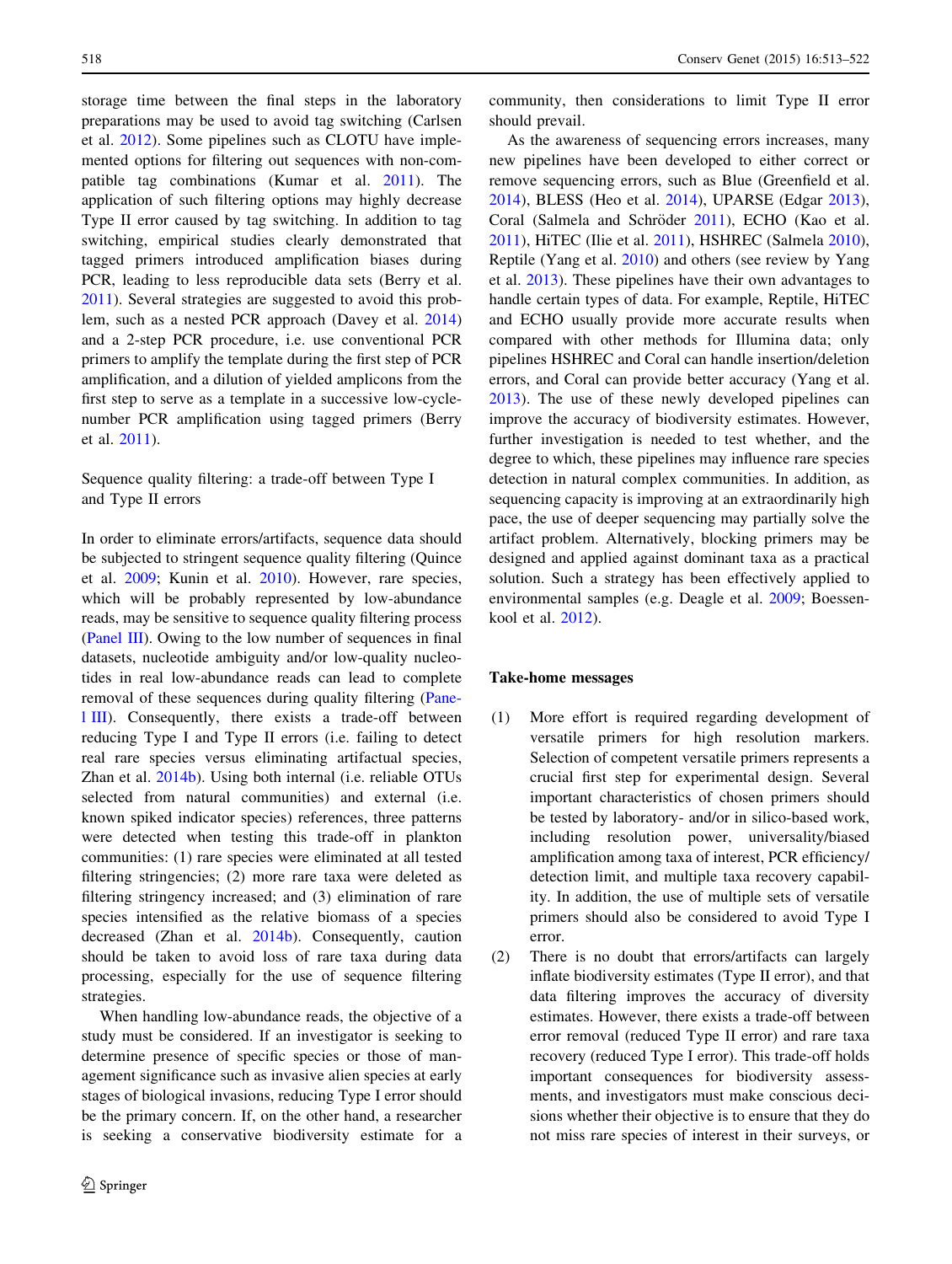<span id="page-6-0"></span>they wish to conservatively estimate community biodiversity. The use of blocking primers for dominant taxa and/or deep sequencing may help solve this dilemma. Many pipelines have recently been developed to remove/correct sequencing errors/artifacts; however, it remains largely untested whether, and the degree to which, these pipelines may potentially influence rare species recovery from natural complex communities. Obviously, more robust bioinformatic algorithms and enhanced reference taxonomic libraries are desired to sort out and identify real rare taxa. In addition, careful manipulation and the use of standard protocols, as well as proper design and use of MIDs (e.g. sample-specific tags), are needed to reduce Type II error caused by cross-contamination.

- (3) Random sampling of a large number of rare taxa in complex communities may lead to low reproducibility. This problem has many profound influences on HTS-based studies, such as over-estimation of  $\beta$ diversity among samples. Careful experimental design including the use of technical replicates for intra-sample variation correction, and technical improvements including the use of deep sequencing and blocking primers for dominant taxa, may help substantiate observed patterns.
- (4) As biodiversity is rapidly declining globally, there is an urgent need for data-driven prioritization of conservation actions. Many conservation actions rely largely on fast and effective monitoring of rare species. Owing to the fast, sensitive, and effective nature of HTS-based methods, they have been successfully applied to monitoring endangered species for conservation, such as in freshwater ecosystems (Thomsen et al. [2012\)](#page-9-0). Although HTS has its inherent disadvantages, errors can be corrected/ reduced as long as these issues are fully acknowledged and managed. When using HTS-based methods for conservation plans, good experimental design and proper selection of competent protocols are needed using recommendations mentioned above. In addition, big efforts are required to develop robust bioinformatic algorithms and to expand public database for species annotation. As genetic detection tools are being adopted in decision-making agents (e.g. Darling and Mahon [2011](#page-8-0); Ojaveer et al. [2013\)](#page-9-0), we expect that HTS-based tools will play a key role in conservation management of rare species based on environmental DNA, especially in detection and mapping distributions of rare species at large geographical scales. The wide use of HTS-based methods can serve as a bridge to close the gap between research and management (Darling [2014\)](#page-8-0).

Acknowledgments This work was supported by the National Natural Science Foundation of China (31272665), the One-Three-Five Program (YSW2013B02) of the Research Center for Eco-Environmental Sciences and 100-Talent Program of the Chinese Academy of Sciences to A.Z., by Discovery grants from Natural Sciences and Engineering Research Council of Canada (NSERC), the NSERC Canadian Aquatic Invasive Species Network (CAISN), and Canada Research Chair to H.J.M.

## Appendix

### Panel I

Selection of candidate gene regions, as well as associated versatile primers, represents the first most crucial step for high-throughput sequencing (HST)-based rare biosphere exploration. Despite that the universality of primer pairs selected has been tested using either Sanger sequencing or small-scale HST, the biodiversity detection efficiency may still be highly varied, especially when characterizing complex communities. Such varied detection efficiency occurred among primer pairs based on both different types of genetic markers (Fig. 2) and even different regions of the same genetic markers (Fig. [3](#page-7-0)). In addition, biased PCR amplification of different taxa in complex communities may effect both relatively abundant and rare taxa (Fig. 2), leading to Type I error (i.e. failure to detect a species when it is present). For example, Cyclopidae, a relatively abundant taxon recovered by18S (33.3% of all total observed Operational Taxonomic Units, OTUs) was not detected when using mt16S (Fig. 2). The Type I error becomes more severe when targeting relatively rare taxa. Four taxa detected by 18S with relative abundance lower than 2% were not recovered by mt16S (Fig. 2). The number of taxa was 19 versus 15 for V4 and V5-7 regions of 18S, respectively (Fig. [3\)](#page-7-0). All these results suggest that Type I error often occurs when using HTS for rare biosphere exploration. Type I error may become a serious problem



Fig. 2 Comparison of family-level taxa of Crustacea recovered from the complex plankton community collected from Hamilton Harbour, Ontario, Canada using 454 pyrosequencing based on two types of genetic markers, 18S (nuclear) and mt16S (mtDNA). The sequencing depth was 1/2 PicoTiter plate for each marker. Data is derived from Zhan et al. [\(2014a](#page-9-0))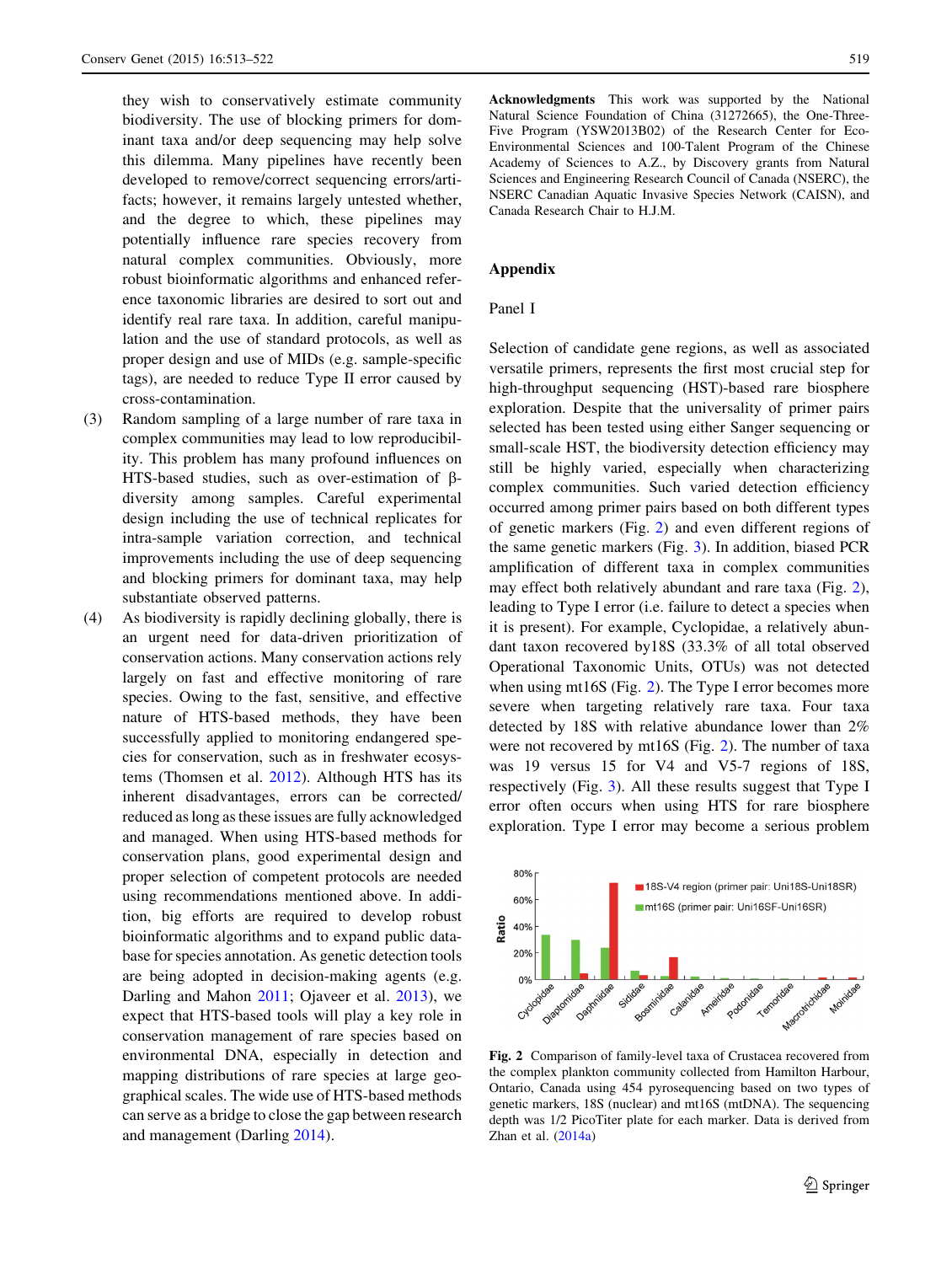<span id="page-7-0"></span>

Fig. 3 Comparison of order-level taxa recovered from the complex plankton community collected from Hamilton Harbour, Ontario, Canada using a small-scale run of 454 pyrosequencing (i.e. an equivalent of 1/48 PicoTiter plate) based on two regions (V4 and V5- 7) of 18S. Data is derived from Zhan et al. [\(2014a\)](#page-9-0)

when using HTS-based methods for protection of endangered species and early detection and rapid response of recently introduced alien invasive species.

#### Panel II

Random sampling means that an individual is collected from a defined group through unpredictable and random means, that is, all individuals have an equal chance of being chosen out of a community. Random sampling occurs during the whole experimental procedure including field biological sampling, PCR and sequencing. Low population density leads to inconsistent presence of rare species among parallel replicates during sample preparation and inconsistent presence of amplicons/sequences during PCR and sequencing. Low reproducibility is particularly serious for rare taxa (Fig. 4). By analyzing two parallel replicates, the results showed that the reproducibility was 100% for high-abundance Operational Taxonomic Units  $(OTUs)$  ( $>100$  sequences). However, the reproducibility was lower for low-abundance OTUs, and sometimes\25% for singletons (Fig. 4). These low-abundance OTUs, including those irreproducible, were often assigned to different taxa of interest (Fig. 5). Errors and artefacts may inflate the number of low-abundance reads; however, these factors cannot create new taxonomic groups. Collectively, low-abundance OTUs, at least some of them, reflect unique rare lineages in communities (Fig. 5). Low reproducibility due to random sampling results in multiple problems including influence on both  $\alpha$ - and  $\beta$ -diversity estimates, as well as Type I error (Zhan et al. [2014c\)](#page-9-0).

## Panel III

There is no doubt that sequencing errors can largely inflate biodiversity estimates. In order to eliminate overestimation, high-throughput sequencing data is usually subjected



Fig. 4 Reproducibility analysis of Operational Taxonomic Units (OTUs) for the two parallel fractions (1/2 PicoTiter plate) of a complex plankton community collected from Hamilton Harbor, Ontario, Canada. Reproducibility refers to the capacity of an entire pyrosequencing dataset to be thoroughly replicated when using exactly the same protocol throughout the whole experiment. OTUs were grouped based on their abundance. Singletons, doubletons and tripletons denote OTUs represented by one, two and three sequences, respectively. Data is derived from Zhan et al. [\(2014c](#page-9-0))



Fig. 5 Reproducibility analysis of two groups (mollusca, A and tunicata, B) of interest based on two parallel fractions (1/2 PicoTiter plate) of a complex plankton community collected from Nanaimo Harbor, British Columbia, Canada. Reproducibility refers to the capacity of an entire pyrosequencing dataset to be thoroughly replicated when using exactly the same protocol throughout the whole experiment. Taxa in boxes indicate recovery by singletons only, while highlighted ones indicate recovery by irreproducible singletons between two parallel fractions. Numbers in brackets show the number of OTUs detected in this taxon. Data is derived from Zhan et al. [\(2014c\)](#page-9-0)

to sequence quality filtering. Based on surveys using both internal (Fig. [6\)](#page-8-0) and external references (Fig. [7\)](#page-8-0), rare species represented by low-abundance sequences in datasets have been approved to be more sensitive to artifact removal process when compared to abundant species. Loss of rare species occurred at even low filtering stringencies, such as  $Q = 10$  for cases based on both internal and external references. Generally, elimination of rare species was intensified as the relative biomass of a species was decreased (Fig. [7\)](#page-8-0). All these patterns clearly support a trade-off between reducing Type I (failing to detect real rare species) and Type II (eliminating artifactual species) errors.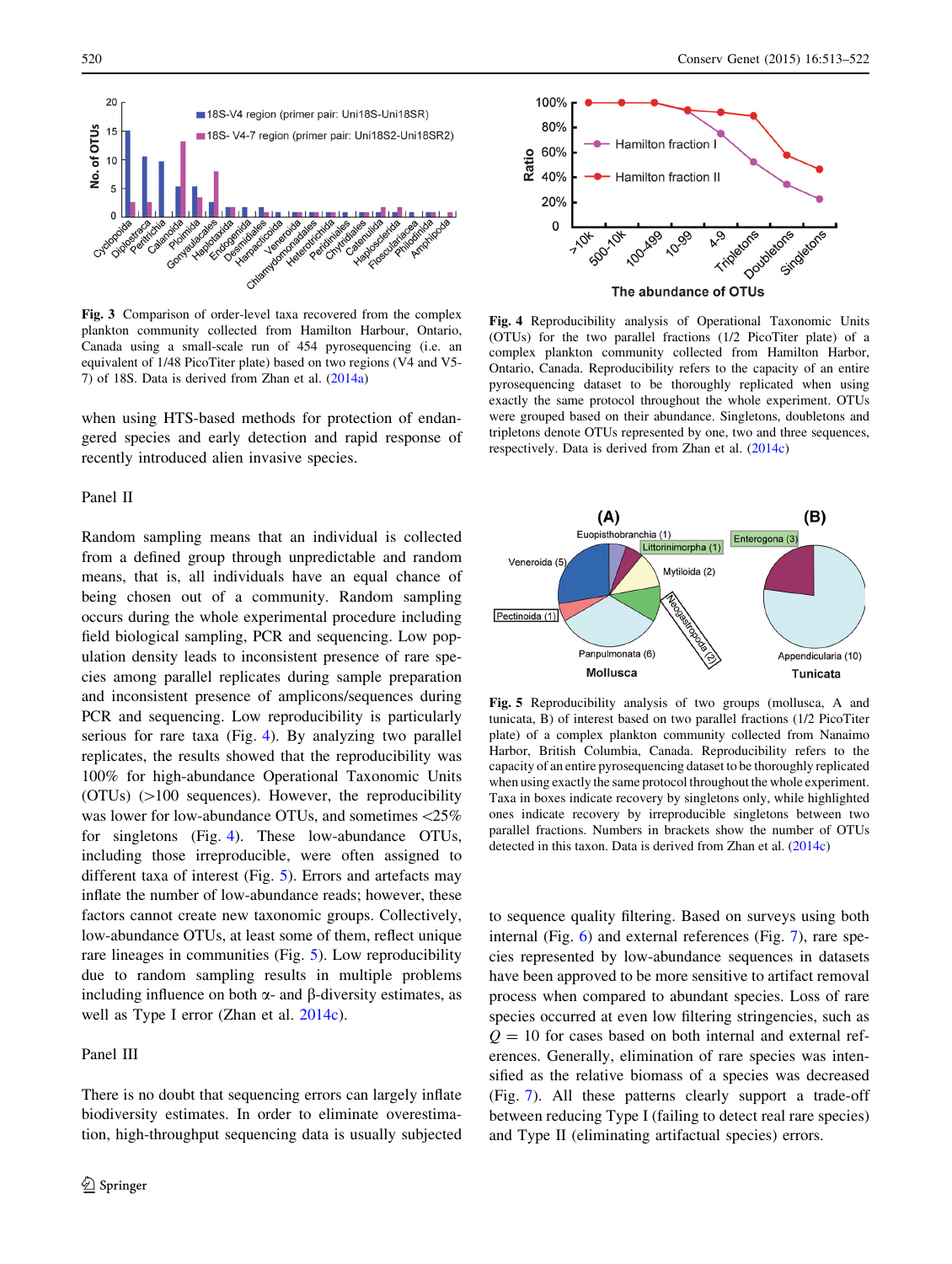<span id="page-8-0"></span>

Fig. 6 Influence of sequence quality filtering on detection of rare taxa based on internal references, i.e. Operational Taxonomic Units (OTUs) with high similarities (similarity  $>99\%$ , query coverage  $>99\%$ ) to available records in GenBank were chosen from the community itself as internal references. OTUs were grouped based on their abundance, and ratios of internal references retained in two groups are shown at filtering stringencies of  $Q$  (Phred score) = 0 (no filtering) to 30. Data is derived from a plankton community collected from Nanticoke Harbour, Ontario, Canada by Zhan et al. ([2014b](#page-9-0))



Fig. 7 Influence of sequence quality filtering on detection of rare taxa based on external references, i.e. known indicator species. These known indicator species were spiked into complex plankton communities using a series of biomass gradients. After 454 pyrosequencing, data was subjected to a series of filtering stringencies at  $Q$  (Phred  $\text{score}$ ) = 0 (no filtering) to 30, and then the known spiked rare species were identified using local BLAST from each dataset. Data is derived from Zhan et al. ([2013\)](#page-9-0) and Zhan et al. [\(2014b\)](#page-9-0)

#### References

- Barnosky AD, Matzke N, Tomiya S, Wogan GO, Swartz B, Quental TB, Marshall C, McGuire JL, Lindsey EL, Maguire KC, Mersey B, Ferrer EA (2011) Has the Earth's sixth mass extinction already arrived? Nature 471:51–57
- Bellemain E, Carlsen T, Brochmann C, Coissac E, Taberlet P, Kauserud H (2010) ITS as an environmental DNA barcode for fungi: an in silico approach reveals potential PCR biases. BMC Microbiol 10:189
- Berry D, Mahfoudh KB, Wagner M, Loy A (2011) Barcoded primers used in multiplex amplicon pyrosequencing bias amplification. Appl Environ Microbiol 77:7846–7849
- Blaalid R, Kumar S, Nilsson RH, Abarenkov K, Kirk PM, Kauserud H (2013) ITS1 versus ITS2 as DNA metabarcodes for fungi. Mol Ecol Resour 13:218–224
- Boessenkool S, Epp LS, Haile J, Bellemain E (2012) Blocking human contaminant DNA during PCR allows amplification of rare mammal species from sedimentary ancient DNA. Mol Ecol 21:1806–1815
- Bohmann K, Evans A, Gilbert TP, Carvalho GR, Creer S, Knapp M, Yu DW, de Bruyn M (2014) Environmental DNA for wildlife biology and biodiversity monitoring. Trends Ecol Evol 29:358–367
- Brown SP, Veach AM, Rigdon-Huss AR, Grond K, Lickteig SK, Lothamer K, Oliver AK, Jumpponen A (2014) Scraping the bottom of the barrel: are rare high throughput sequences artifacts? Fungal Ecol. doi[:10.1016/j.funeco.2014.08.006](http://dx.doi.org/10.1016/j.funeco.2014.08.006)
- Carlsen T, Aas AB, Lindner D, Vrålstad T, Chumacher T, Kauserud H (2012) Don't make a mista(g)ke: Is tag switching an overlooked source of error in amplicon pyrosequencing studies? Fungal Ecol 5:747–749
- Chapin FS III, Zavaleta ES, Eviner VT, Naylor RL, Vitousek PM, Reynolds HL, Hooper DU, Lavorel S, Sala OE, Hobbie SE, Mack MC, Díaz S (2000) Consequences of changing biodiversity. Nature  $405.234 - 242$
- Clarke LJ, Soubrier J, Weyrich LS, Cooper A (2014) Environmental metabarcodes for insects: in silico PCR reveals potential for taxonomic bias. Mol Ecol Resour. doi[:10.1111/1755-0998.12265](http://dx.doi.org/10.1111/1755-0998.12265)
- Creer S (2010) Second-generation sequencing derived insights into the temporal biodiversity dynamics of freshwater protists. Mol Ecol 19:2829–2831
- Crooks JA, Soulé ME (1999) Lag times in population explosions of invasive species: Cases and implications. In: Sandlund OT, Schei PJ, Viken A (eds) Invasive species and biodiversity management. Kluwer Academic Publishers, Dordrecht
- Darling JA (2014) Genetic studies of aquatic biological invasions: closing the gap between research and management. Biol Invasions. doi:[10.1007/s10530-014-0726-x](http://dx.doi.org/10.1007/s10530-014-0726-x)
- Darling JA, Mahon AR (2011) From molecules to management: Adopting DNA-based methods for monitoring biological invasions in aquatic environments. Environ Res 111:978–988
- Davey ML, Kauserud H, Ohlson M (2014) Forestry impacts on the hidden fungal biodiversity associated with bryophytes. FEMS Microbiol Ecol. doi:[10.1111/1574-6941.12386](http://dx.doi.org/10.1111/1574-6941.12386)
- Deagle BE, Kirkwood R, Jarman SN (2009) Analysis of Australian fur seal diet by pyrosequencing prey DNA in faeces. Mol Ecol 18:2022–2038
- Edgar RC (2013) UPARSE: highly accurate OUT sequences from microbial amplicon reads. Nat Methods 10:996–998
- Engelbrektson A, Kunin V, Wrighton K, Zvenigorodsky N, Chen F, Ochman H, Hugenholtz P (2010) Experimental factors affecting PCR-based estimates of microbial species richness and evenness. ISME J 4:642–647
- Gibson J, Shokralla S, Porter TM, King I, van Konynenburg S, Janzen DH, Hallwachs W, Hajibabaei M (2014) Simultaneous assessment of the macrobiome and microbiome in a bulk sample of tropical arthropods through DNA metasystematics. P Natl Acad Sci USA. doi:[10.1073/pnas.1406468111](http://dx.doi.org/10.1073/pnas.1406468111)
- Greenfield P, Duesing K, Papanicolaou A, Bauer DC (2014) Blue: correcting sequencing errors using consensus and context. Bioinformatics. doi[:10.1093/bioinformatics/btu368](http://dx.doi.org/10.1093/bioinformatics/btu368)
- Hajibabaei M (2012) The golden age of DNA metasystematics. Trends Genet 28:535–537
- Hajibabaei M, Shokralla S, Zhou X, Singer GAC, Baird DJ (2011) Environmental barcoding: a next-generation sequencing approach for biomonitoring applications using river benthos. PLoS One 6:e17497
- Heo Y, Wu X, Chen D, Ma J, Hwu WM (2014) Bless: bloom filterbased error correction solution for high-thoughput sequencing reads. Bioinformatics 30:1354–1362
- Huber JA, Morrison HG, Huse SM, Neal PR, Sogin ML, Mark Welch DB (2009) Effect of PCR amplicon size on assessments of clone library microbial diversity and community structure. Environ Microbiol 11:1292–1302
- Ihrmark K, Bödeker ITM, Cruz-Martinez K, Friberg H, Kubartova A, Schenck J, Strid Y, Stenlid J, Brandström-Durling M, Clemmensen KE, Lindahl BD (2012) New primers to amplify the fungal ITS2 region—evaluation by 454-sequencing of artificial and natural communities. FEMS Microbiol Ecol 82:666–677